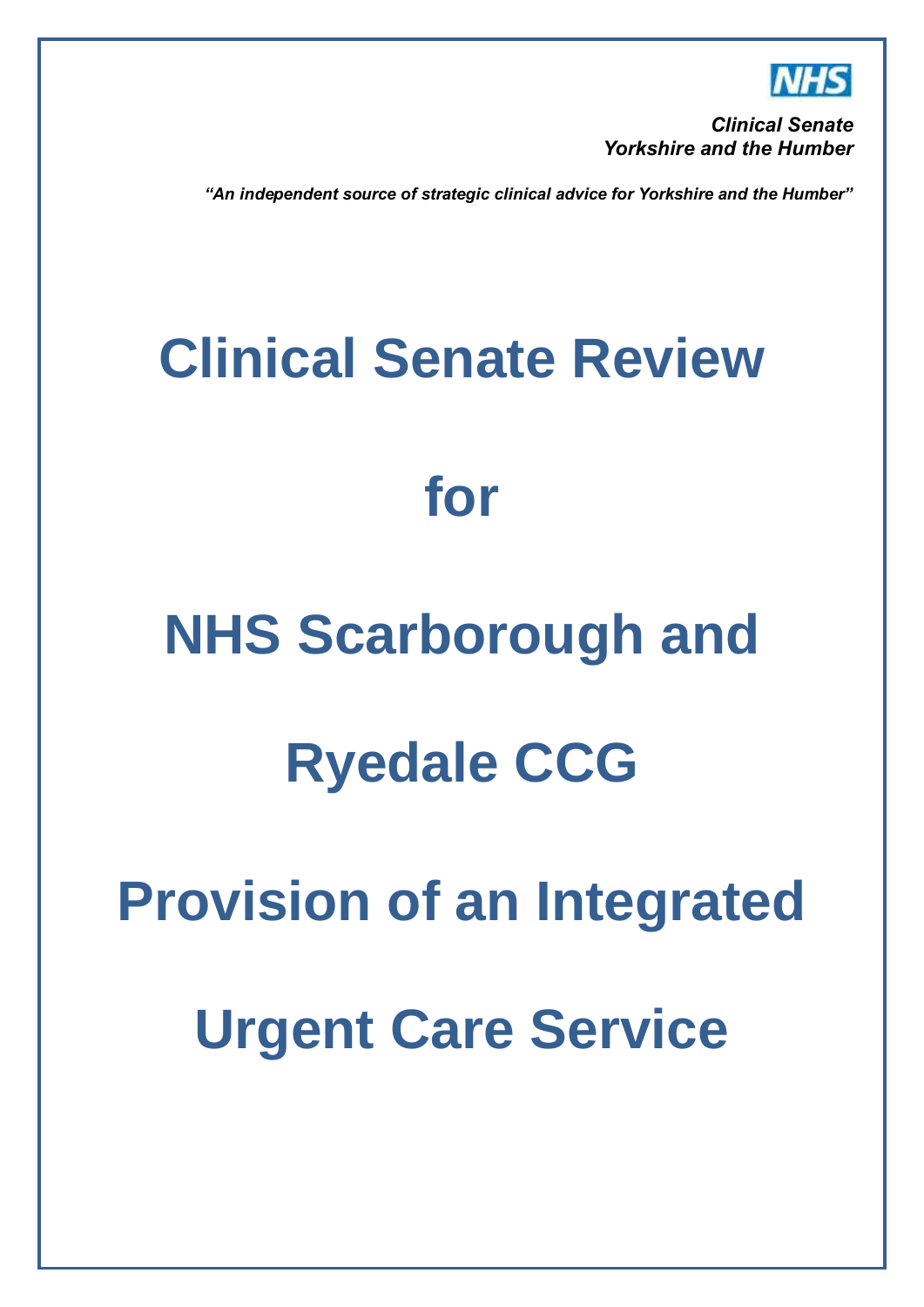

### **Version Control**

|                                                                                                                                            |                  |                                                                                                                     | <b>Clinical S</b><br>Yorkshire and the Hu |
|--------------------------------------------------------------------------------------------------------------------------------------------|------------------|---------------------------------------------------------------------------------------------------------------------|-------------------------------------------|
| <b>Contact Details:</b><br>Joanne Poole<br>Yorkshire and the Humber Clinical Senate<br>01138253397 or 07900715369<br>Joanne.poole1@nhs.net |                  |                                                                                                                     |                                           |
| Date of Publication: 23rd May 2014<br><b>Version Control</b>                                                                               |                  |                                                                                                                     |                                           |
|                                                                                                                                            |                  |                                                                                                                     |                                           |
| <b>Document Version</b>                                                                                                                    | <b>Date</b>      | <b>Comments</b>                                                                                                     | <b>Drafted by</b>                         |
| 0.1                                                                                                                                        | 22 May 2014      | Draft based on<br>submitted comments<br>by Council lead and<br>discussion at Senate<br>Council 21 <sup>st</sup> May | J Poole                                   |
| <b>Final Version</b>                                                                                                                       | <b>July 2014</b> | Final version<br>following ratification<br>at the Senate<br>Council Meeting held<br>on 15 <sup>th</sup> July        | J Poole                                   |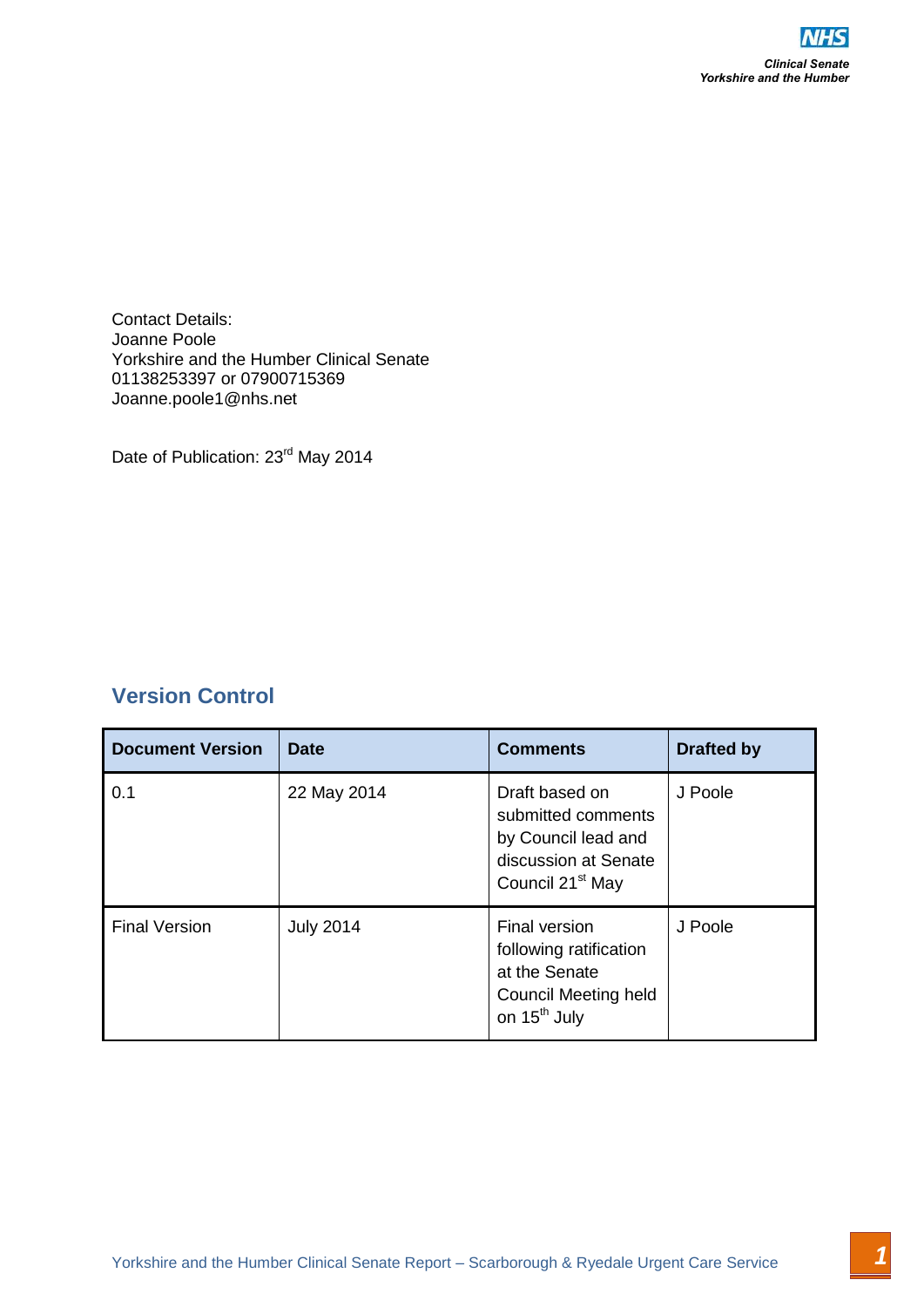## **1. Chair's Foreword**

Yorkshire and the Humber Clinical Senate is reported the proposed model for the proposed model for the proposed model of the proposed provide and delivered to the populations of Scarborough and Ryedale.<br>The Senate has iden I am pleased to provide the Yorkshire and the Humber's Clinical Senate's report on the proposed model for the provision of an integrated Urgent Care service to be delivered to the populations of Scarborough and Ryedale.

The Senate has identified that the proposed service specification is of a good generic standard but lacks some detail. The Senate notes that emergency and urgent care are a vitally important part of the provision of healthcare.

The Senate has ensured that as part of our process all Conflicts of Interest have been identified.

C Welsh Senate Chair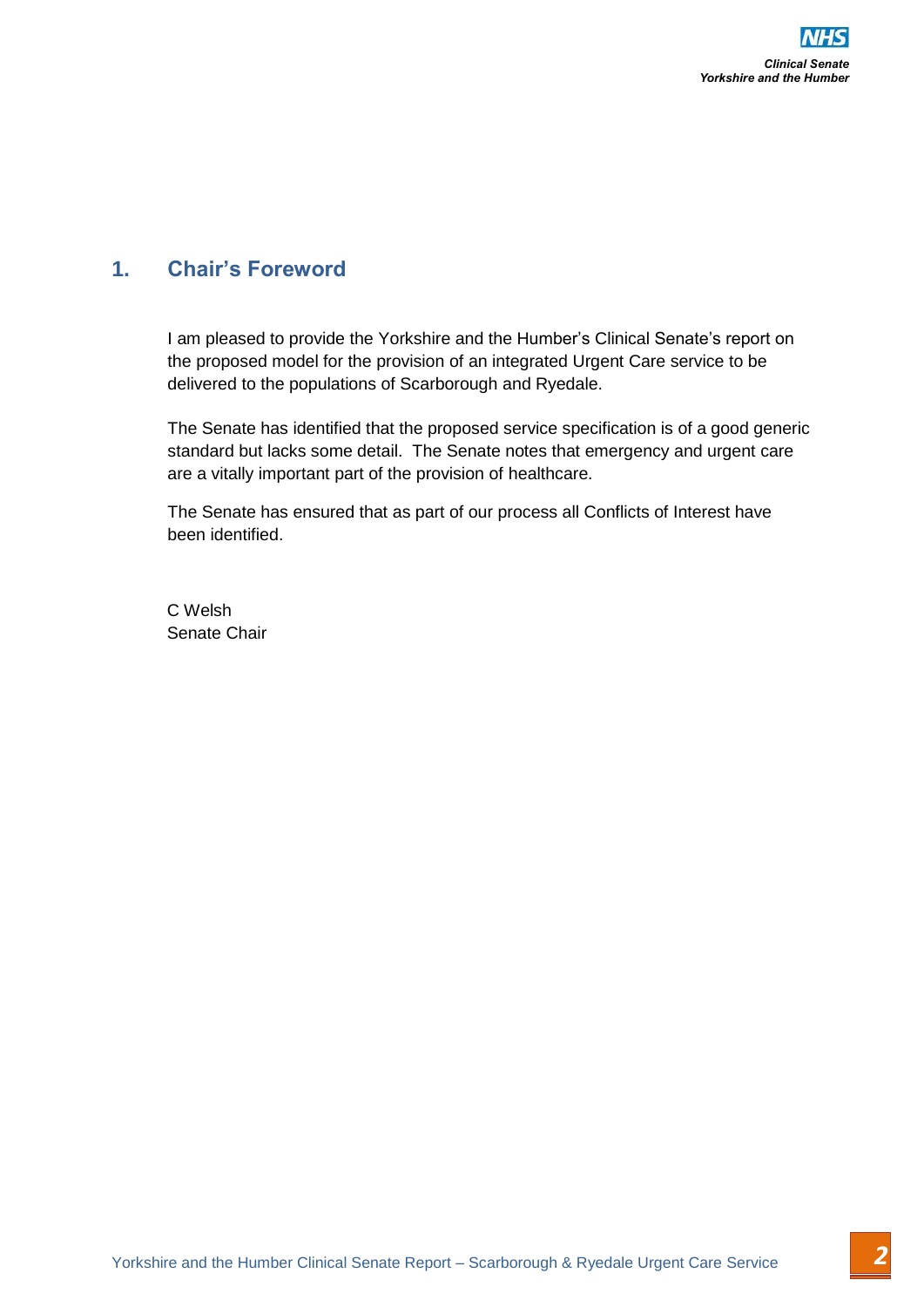### **2. Summary Recommendations**

- 2.1 The Senate panel advised that the service specification is of a good generic standard and assumed that much of the detail would be teased out with potential providers. The Senate felt, however, that the specification would benefit from an increase in the level of detail across a number of areas.
- Yorkshire and the Senate parallel and the Humber Lemannia and the Senate Report of the Humber Clinical Senate Report and the Humber Clinical Senate Report Form an increase in The Senate Report of the Humber Clinical Servic 2.2 The Senate advised that the main gaps in service provision and opportunities not included in the proposed service provision are with regard to the lack of information on the patient pathways and how the proposed service model will link with other services provided. It was felt that there was a lack of clarity when taking a broader view of the patient pathway, where this model starts and ends, and the access to non-urgent primary care and the Emergency Departments. More specifically the Senate felt that there was a lack of information on the proposed services for mental health, falls and rehabilitation services. The specification also did not detail what the integrated assessment, diagnosis and treatment would involve and it was felt that it would benefit from greater clarity on the proposed workforce and their skill sets.
- 2.3 With regard to the areas of risk the Senate felt that the key area was a lack of detail on the pathways that would operate between the Urgent Care Centres and the Emergency Departments. The Senate also highlighted concerns with the timing of this tender. A wider piece of work is ongoing looking at the location of the Emergency Centres across the region and a tender now does not tie in with this wider timescale although the outcome of this work will impact upon the service model required. The Senate also felt that there was the potential for a significant increase in activity over the lifespan of the contract which needs to be factored into negotiations to ensure the ongoing delivery of Key Performance Indicators.

### **3. Background**

### **3.1 Clinical Area**

- 3.1.1 NHS Scarborough and Ryedale Clinical Commissioning Group (CCG) have developed a proposed model for the provision of an integrated Urgent Care service to be delivered to the populations of Scarborough and Ryedale.
- 3.1.2 The proposal involves the reconfiguration of current services, General Practitioner (GP) Out of Hours, Minor injuries and Walk in services and the development of two urgent care centres that will incorporate all of the above services.

### **3.2 Current Position**

3.2.1 The CCG are still consulting with both stakeholders and the public on the proposed service model. The CCG have developed this service model based on national and local evidence. The outcome of the consultation has been used to support the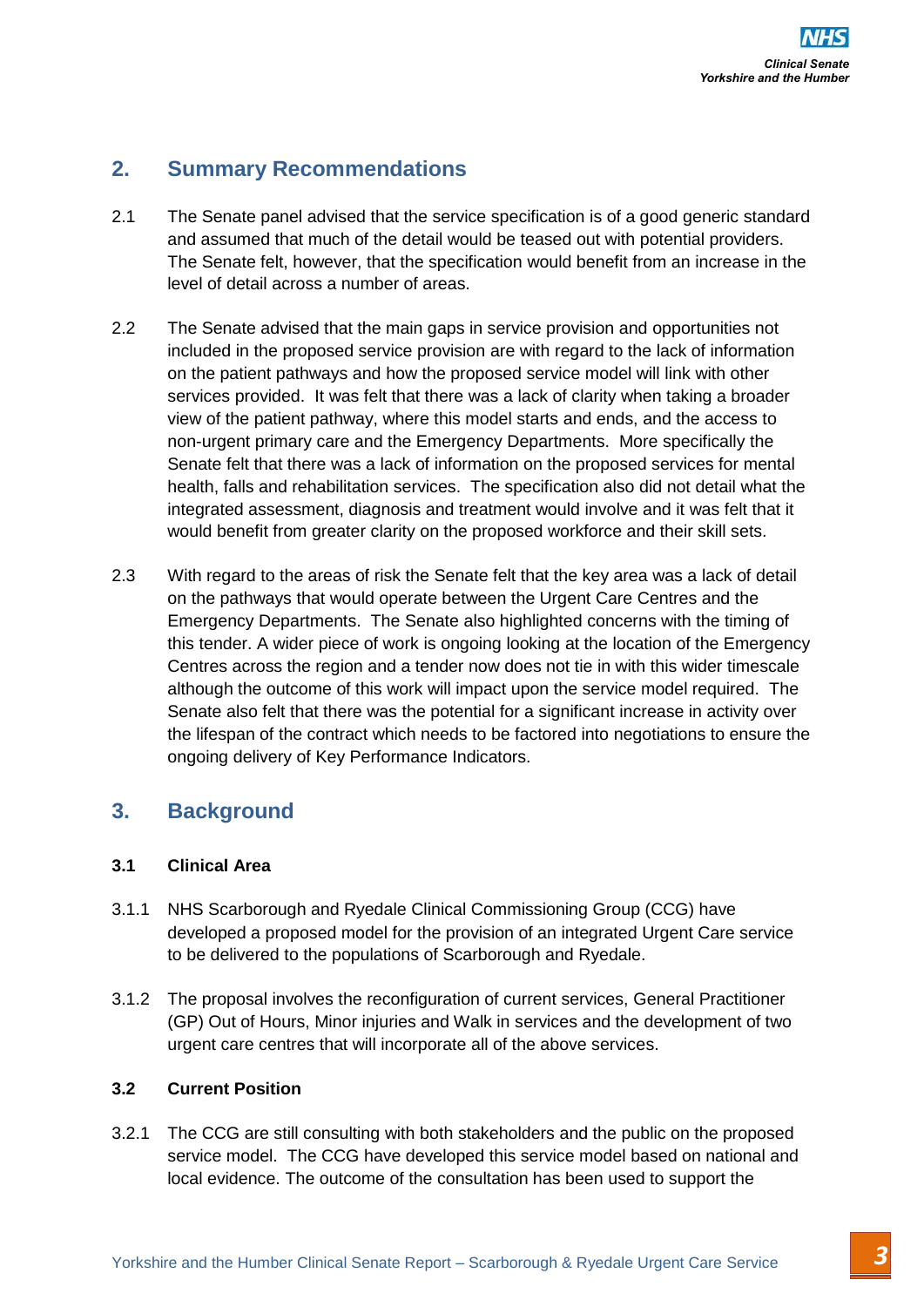development of a service specification. The specification has been based on the core national requirements with additional features, which are qualitative enhancements or local flexibilities to reflect the local context.

- 3.2.2. The CCG have requested the Clinical Senate to provide additional external clinical expertise and advice on the draft service specification. Specifically the request was to review the specification in the light of other services available in that area and advise of:
	- Any gaps in service provision or opportunities not included
	- An indication of the areas considered to be at risk for the CCG, the provider and the population.

### **3.3 Case for Change**

3.3.1 The Senate did not receive a case for change document setting out the current service provision and outcomes, an analysis of the service needs and how this was not met within the current model. The case for change was not articulated in any detail with the documents supplied to the Senate and therefore the Senates comments are limited to the detail within the service specification and associated documents supplied (listed in appendix 4)

### **4. The Senate Recommendations**

- Yorkshire and the method is an existential service specification. The specification has been based on the method conditions in the method conditions of the Humber Clinical Secure Conditions (and the Humber Clinical Secure 4.1 The Senate was asked to comment on the service specification in the light of other services available within that area, however we were not provided with any detail of other services available within primary care that this proposed service will link into. Information was provided on current contact activity but it would have been helpful to have information on other factors such as waiting times, satisfaction measures and qualitative feedback from patients on the current provision. It is difficult for the Senate to understand the rational for the differing models proposed for the 2 sites without information on the patient flows and the outcomes of the current patient contacts. It is not clear from the service specification as to what services would potentially be lost and how the service would integrate with current services and care pathways. To function as an integrated service it will have interdependencies with other services and providers and need clear access links into these services. These relationships are not detailed within the specification.
- 4.2 The Senate identified a number of gaps in the service provision and opportunities to improve the service model that commissioners may wish to consider further:
	- I. There is no detail on the proposed falls service, especially important in view of the ageing population demographic in Ryedale
	- II. It is not clear what the arrangements are for access into mental health. The description of mental health services seems very generic with no mention of child and adolescent mental health or older people's mental health services and dementia care. The specification sets out plans for clinical staff to make an initial assessment of a patient's current state of mental health but it does seem that this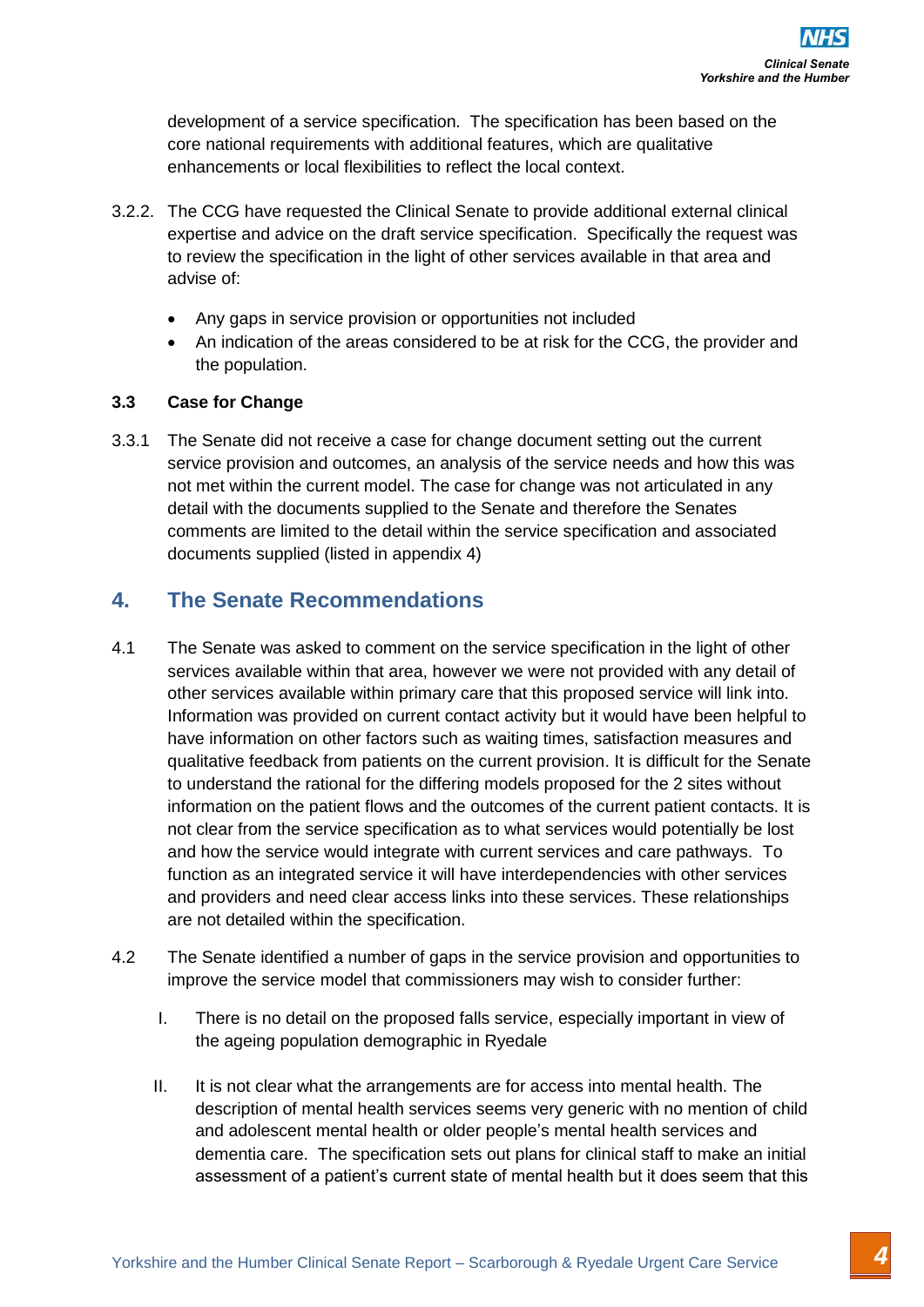would be reliant on the mental health services currently available and it is difficult to see if this model would provide any enhancement in our of hours mental health care. The Senate felt that specification would benefit from further detail in this area.

- III. There is no mention of Allied Health Professions (AHP) services for rapid response or equipment services and links into rehabilitation services.
- IV. There is also opportunity within this specification to look at agile working opportunities through the use of telecare and skype for example which currently are not included. It may be useful to include some of your expectations as to the direction of these innovative solutions.
- V. There is little detail as to what the integrated assessment, diagnosis and treatment would involve. It is unclear if the Urgent Care Centres are to be manned by Advanced Nurse Practitioners (ANPs)/Emergency Nurse Practitioners (ENPs) or GPs. The specification makes reference to wanting to ensure a philosophy of primary care is delivered but work force issues can be a challenge if not specified particularly as this geography has had challenges in recruitment.
- VI. The Senate felt that the specification would benefit from greater clarity on the out of hours cover for inpatient services.
- VII. The specification could indicate how seamless transition from in-hours to out of hours care is developed and vice –versa, rather than each service operating insilos.
- VIII. The Senate would like to recommend innovation in terms of the development of an in-hours visiting service across the patch, in a pro-active fashion to contribute to admission's prevention agenda, enhancing quality of care and reducing pressures on in-hours General Practice.
- 4.3 The Senate was asked to consider the areas considered to be a potential risk and wish to highlight the following points to commissioners.
- Yorkshire and the mental health services currently available and<br>the senate that is difficult and the difficult and the difficult and<br>the mental in the senate and the difficult and the senate Report in the senate Clinical I. The specification mentions that there will be a rapid transport of serious cases to the Emergency Department (ED) but no detail of the escalation processes. There is no mention of any possible disparity between a GP led unit in Scarborough and an AHP unit in Ryedale and no work up of the possible number of patient journeys. From a pre hospital perspective it is not clear if commissioners have factored in any additional patient movements between the urgent care centres and either ED or ward admission and there is no discussion around governance arrangements with regards to accepting patients from the 999 service or from 111. The Senate would have liked to have seen more detail of the pathways that would operate between the Urgent Care Centres and the Emergency Departments as this is key to the delivery of a safe and effective service.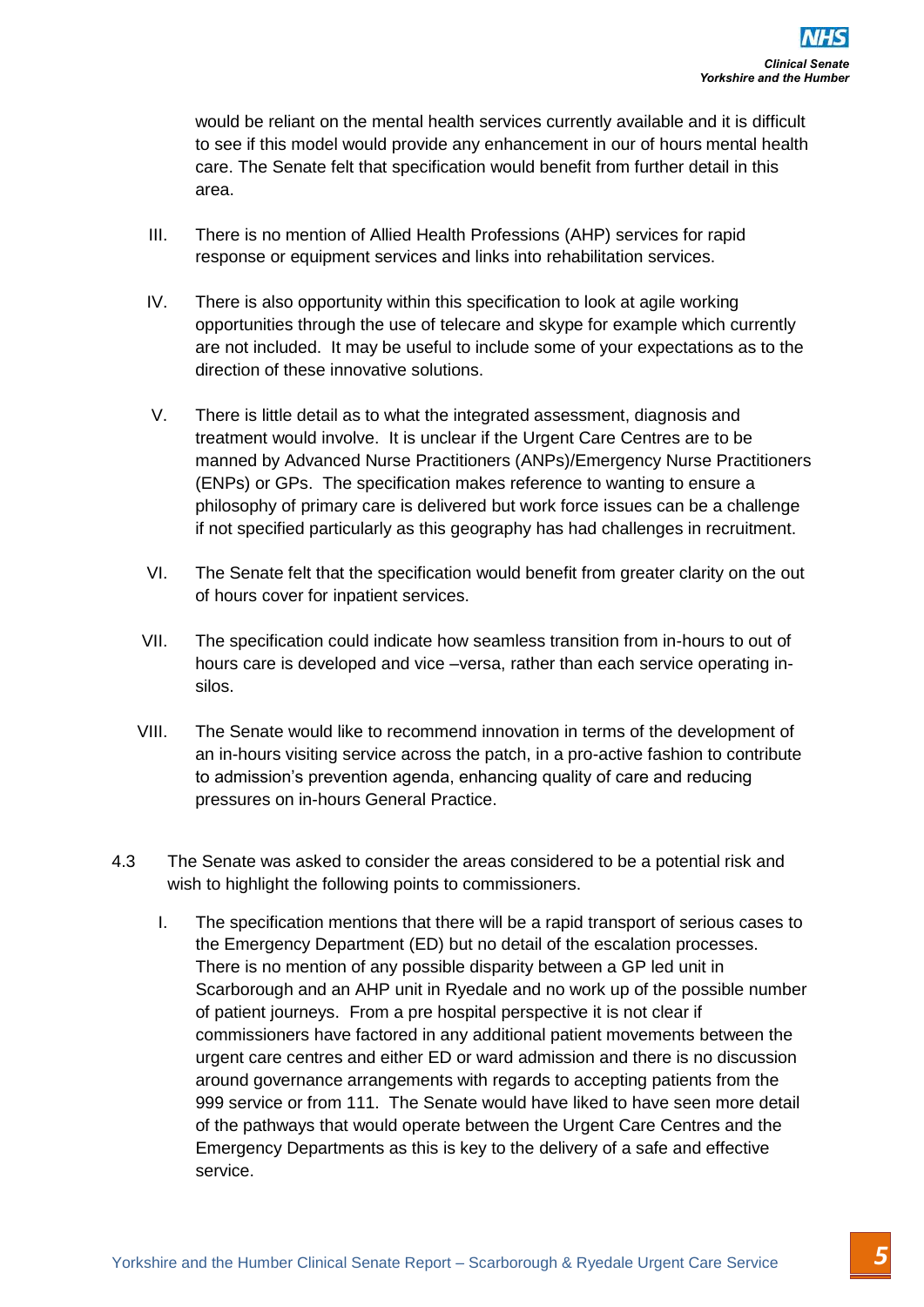- II. The Senate raised questions about the financial viability of a full Minor Injuries Unit (MIU) providing for such a small population of 30,000. The level of MIU activity for this population will not be significant during in hours and even less overnight but the Senate understands that the financial detail is not within our remit.
- III. Taking a broader view of the pathway it is unclear from the specification what the access is for non-urgent primary care. A wider piece of work is also ongoing looking at the location of the Emergency Centres across the region and a tender now does not tie in with this wider timescale yet the outcome of this will impact upon the service required.
- IV. 111 has fuelled demand nationally. The number of contacts may be based on existing activity but unless the Key Performance Indicators are defined it would be hard to predict if these would be deliverable within the financial envelope if contacts increase although we realise that this is more of an issue for potential providers. It was not clear whether a predictive toolkit has been used to factor in an increase in workload as the life of the contract is until 2020.
- V. The catchment geography will be changed under the new contract which led the Senate to raise questions on the impact of this service model on the neighbouring service in the Vale of York. The Senate questioned whether under the new contract the Vale of York patients will still be able to attend the Minor Injuries Unit at Ryedale Community Hospital and what is the planned arrangement for reconciling the activity.
- VI. Patients know what the Emergency Department has to offer and default to attending there when they are unsure of the other options available. Commissioners may have considered how to avoid that within this service model but this isn't clear from the specification.

### **5. Summary and Conclusions**

Yorkshire and research research research research research research in the Humber Linical Service Constrained CARE (with the Humber Clinical Service Clinical Service Clinical Service Constrained CARE (with the Humber Care 5.1 The service specification is of a good generic standard where we assume that much of the detail will be teased out with potential providers. The Senate felt, however, that the specification would benefit from an increase in the level of detail particularly with regard to the patient pathways and their links with other services provided and advises that there are gaps on information for mental health, falls and rehabilitation services. The Senate advises that there is a lack of detail on the pathways that would operate between the Urgent Care Centres and the Emergency Departments. Concerns were also highlighted by the Senate with regard to the timing of this tender considering the wider regional work on the location of Major Emergency Centres.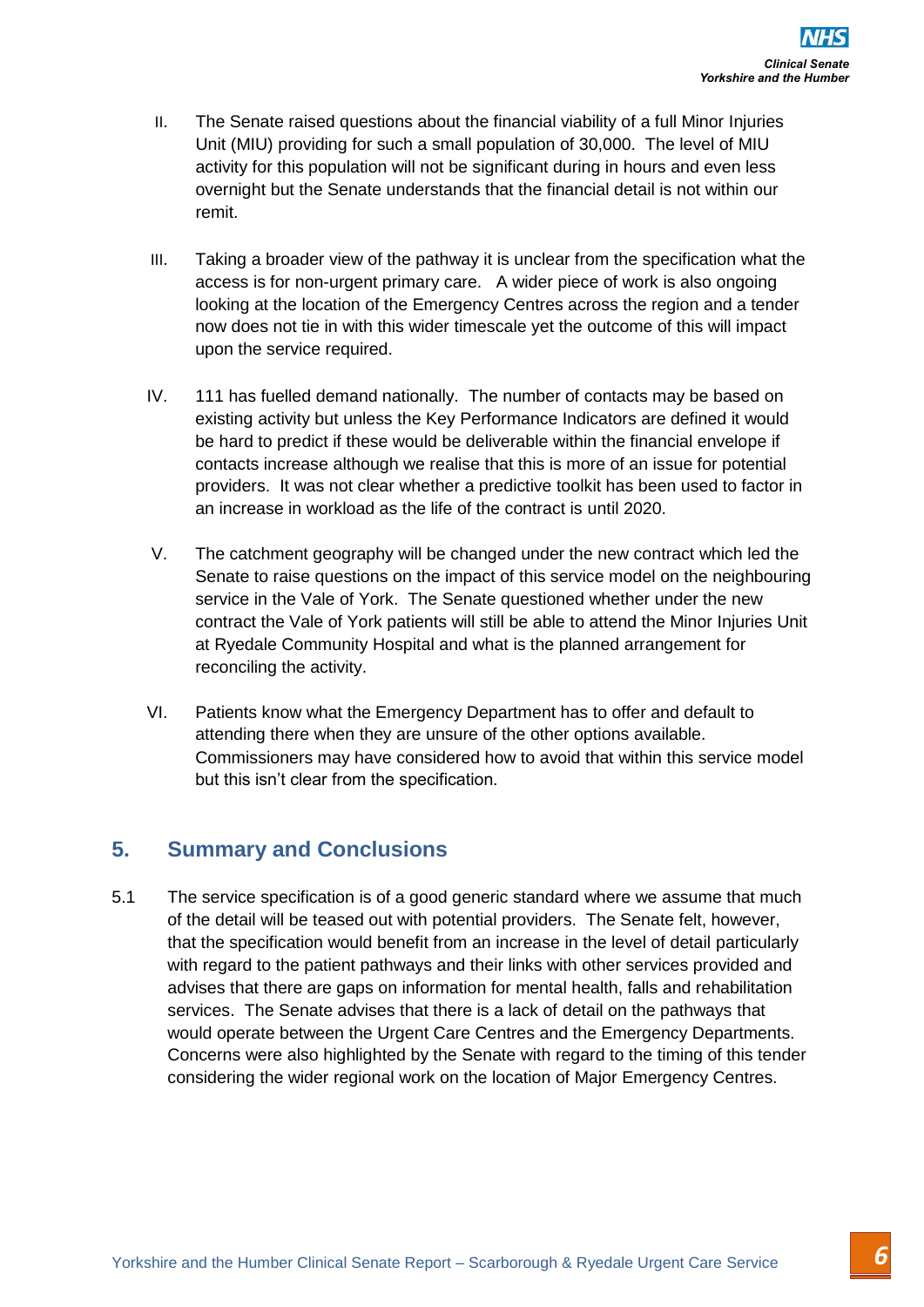

# Yorkshire and the Humber Clinical Senate Report – Scarborough & Ryedale Urgent Care Service **APPENDICES**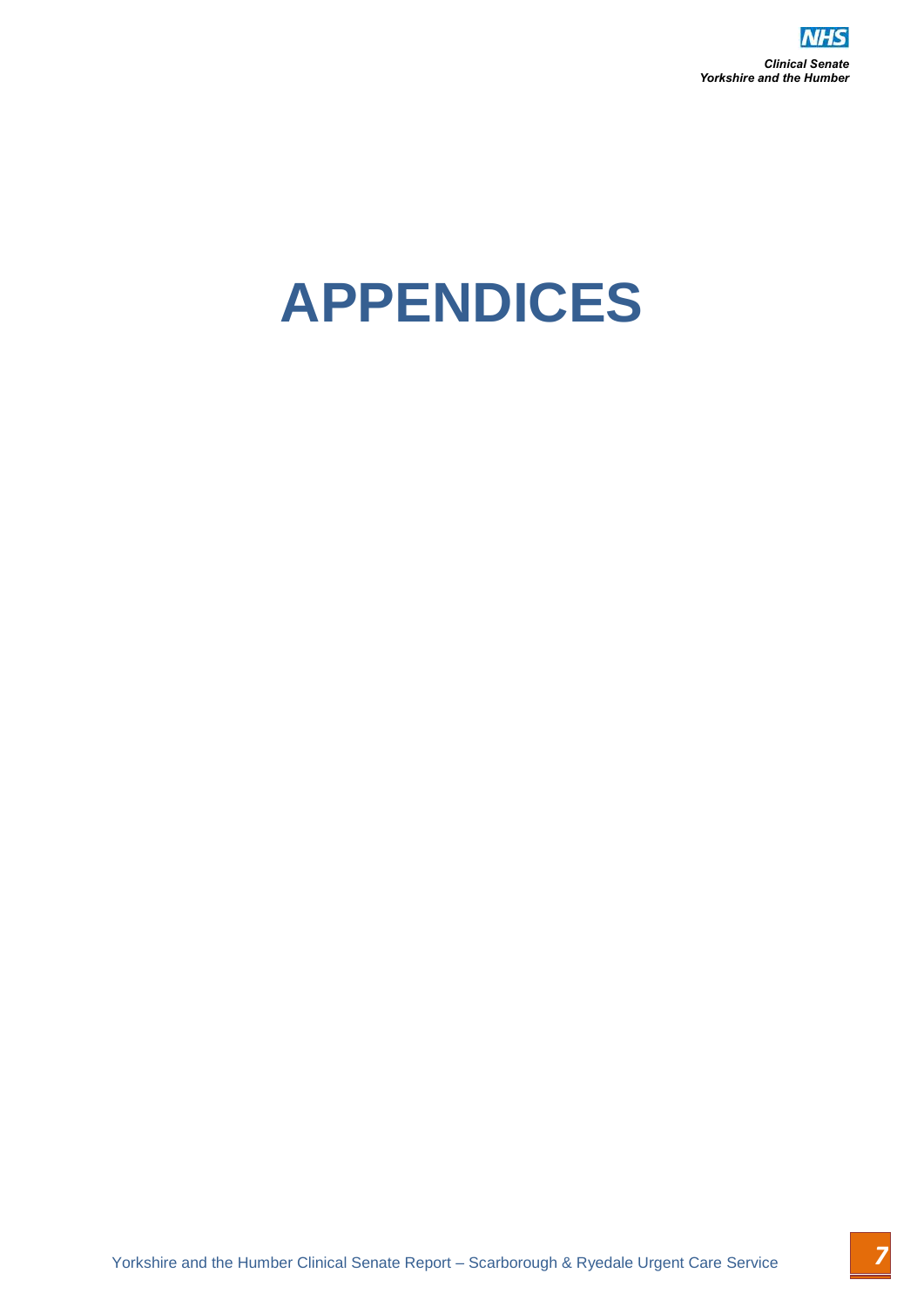# Yorkshire and T<br>Voltation And The Humber Clinical Senate Report – Scarborough & Report – Scarborough & Ryedale Urgent Care Service<br>Darks Andrew Phillips<br>Andrew Phillips<br>Native Millips<br>And Mark Millips<br>Yorkshire and the Hum **LIST OF COUNCIL MEMBERS LEADING ON THIS REVIEW**

Johnson de Souza

Cathy Wright

Andrew Phillips

Mark Millins

A full list of Council members can be found on our website: [http://yhsenate@wordpress.com](http://yhsenate@wordpress.com/)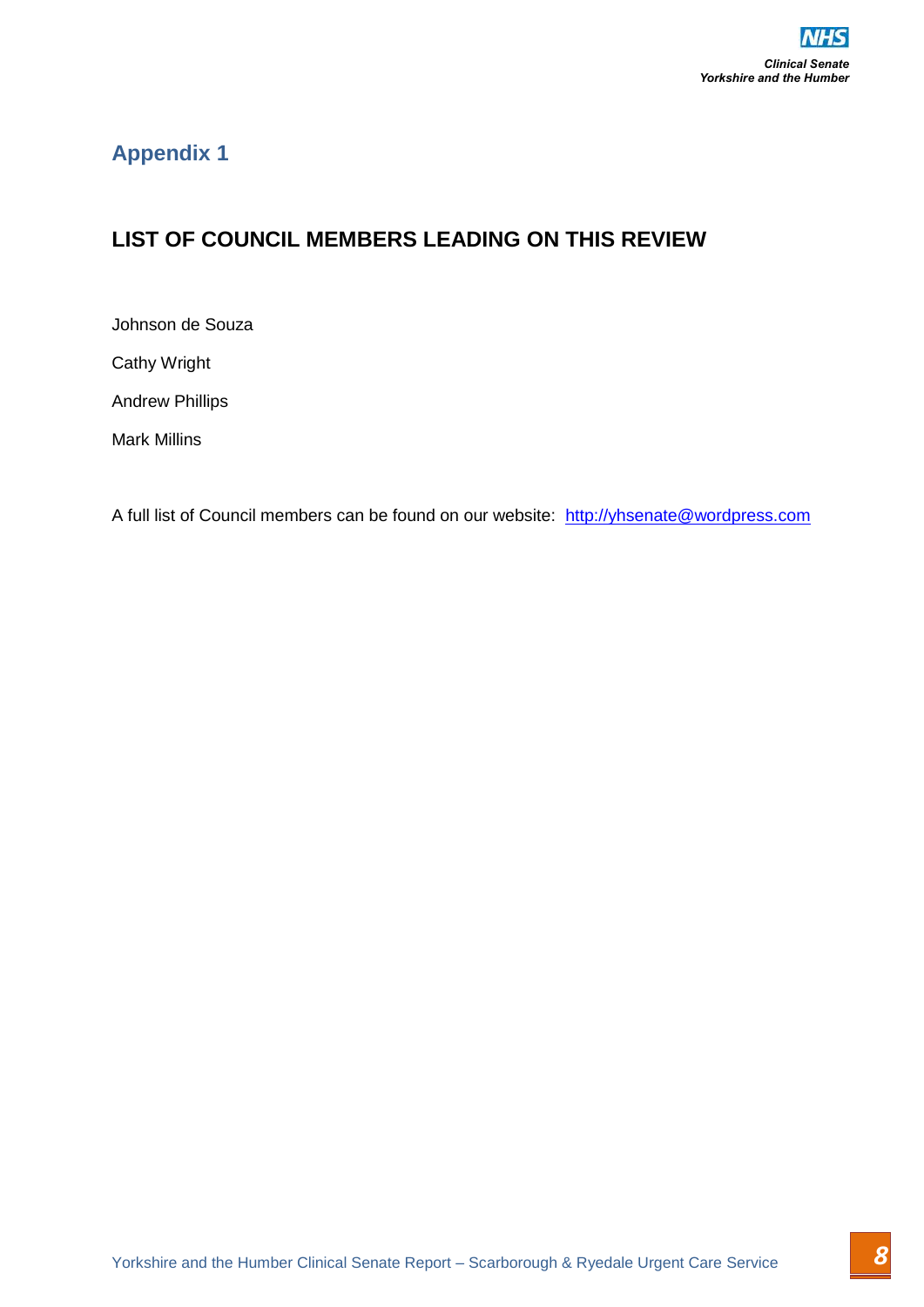# **COUNCIL MEMBERS' DECLARATION OF INTERESTS**

| Name                   | <b>Title</b>                      | Organisation                                        | Date of<br>Declaration | Reason for<br>Declaration                                                                                                                                                                                              | Date of<br>Response | Proposed Way of Managing Conflict                                                                                                                                                                                                                                                                                                                                                                                                                                                                                                                                                                                                                                                                                                                                                                                                         |
|------------------------|-----------------------------------|-----------------------------------------------------|------------------------|------------------------------------------------------------------------------------------------------------------------------------------------------------------------------------------------------------------------|---------------------|-------------------------------------------------------------------------------------------------------------------------------------------------------------------------------------------------------------------------------------------------------------------------------------------------------------------------------------------------------------------------------------------------------------------------------------------------------------------------------------------------------------------------------------------------------------------------------------------------------------------------------------------------------------------------------------------------------------------------------------------------------------------------------------------------------------------------------------------|
| <b>Philip Garnett</b>  | GP & Clinical Chair               | Scarborough &<br><b>Ryedale CCG</b>                 | 15.4.14                | Is the Clinical Chair<br>of the SRCCG                                                                                                                                                                                  | 16.4.14             | Many thanks for your email dated 15 <sup>th</sup> April<br>declaring a conflict of interest in relation to<br>the work referred to us from Scarborough and<br>Ryedale CCG for the development of their<br>urgent care hubs. Your conflict arises<br>because you are clinical chair of the CCG.<br>To manage this conflict of interest we will<br>need to ensure that you do not take part in<br>any Council or sub group discussions as they<br>relate to this matter.                                                                                                                                                                                                                                                                                                                                                                    |
| Paul Twomey            | <b>Medical Director</b>           | NHS England North 15.4.14<br>Yorkshire Area<br>Team |                        | The Scarborough &<br>Ryedale is within the<br>North Yorkshire's<br>Area Team<br>boundaries                                                                                                                             | 16.4.14             | Many thanks for your email dated 15 <sup>th</sup> April<br>declaring a conflict of interest in relation to<br>the work referred to us from Scarborough and<br>Ryedale CCG for the development of their<br>urgent care hubs. Your conflict arises<br>because you are Medical Director of the Area<br>Team responsible for assuring this work. To<br>manage this conflict of interest we need to<br>ensure that you do not take part in any<br>Council or sub group discussions as they<br>relate to this matter.                                                                                                                                                                                                                                                                                                                           |
| Johnson D'Souza        | GP                                | South Elmsall<br>Practice                           | 16.4.14                | <b>Clinical Director</b><br>responsibilities for<br>an organisation,<br>which has<br>expressed an<br>interest in tendering<br>for this service                                                                         | 30.4.14             | Thank you for declaring a conflict of interest<br>in relation to the urgent care services review<br>in Scarborough and Ryedale. You have<br>informed the Senate that you are Clinical<br>Director for an organisation which has<br>expressed an interest in tendering, although<br>you have had no input into this process. We<br>have agreed to distinguish between an<br>interest to tender and submitting a tender. If<br>the latter you could not participate in the<br>Senate discussions however as it is only an<br>interest to tender we have agreed with the<br>Chair that you can participate in this work on<br>behalf of the Senate with your conflict of<br>interest noted. You will take no further part in<br>the tendering process within the Out of Hours<br>Organisation in order to manage this potential<br>conflict. |
| <b>Andrew Phillips</b> | Clinical Lead for<br>Urgent Care, | Vale of York CCG                                    | 21.5.14                | As a GP in the Vale<br>of York provides out<br>of hours duties to<br>the current provider<br>who may be<br>planning to tender<br>and may provide<br>similar duties to the<br>successful OOH<br>provider in the future. | 21.5.14             | Discussed at the Council meeting. This was<br>not considered to be a significant conflict of<br>interest as the conflict is limited to your role<br>as a GP. You have no pecuniary or non<br>pecuniary connections with any of the<br>potential providers above your professional<br>duties. It was agreed that you can participate<br>in this work on behalf of the Senate. Conflict<br>of Interest statement signed.                                                                                                                                                                                                                                                                                                                                                                                                                    |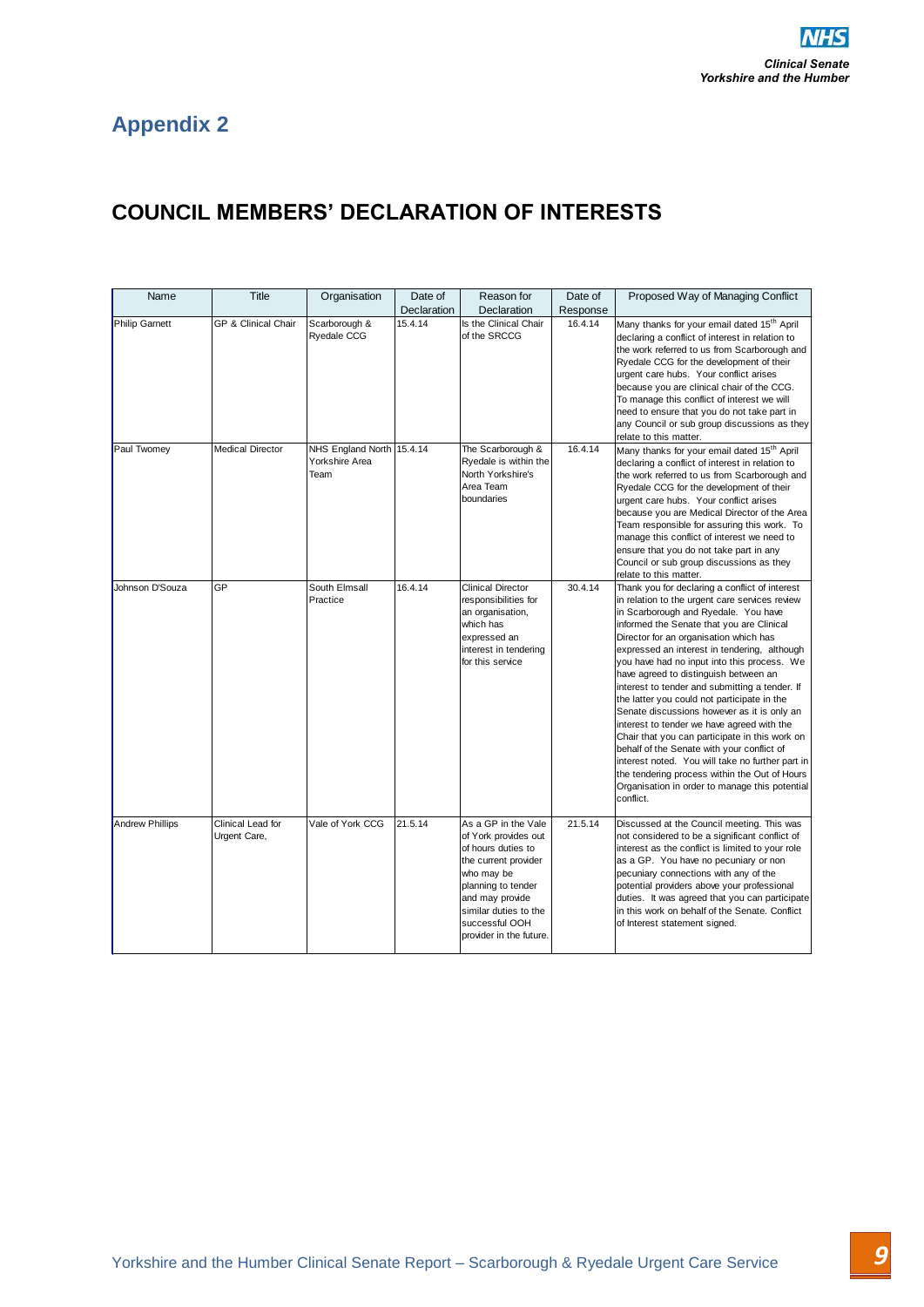### **ADVICE REQUEST**

### **Template to request advice from the Yorkshire and the Humber**

### **Clinical Senate**

**Name of the lead (sponsoring) body requesting advice:** NHS Scarborough and Ryedale Clinical Commissioning Group

**Type of organisation:** Commissioning

**Name of main contact:** Karen Mazingham

**Designation:** Senior Deliver Manager

**Email:** Karen.mazingham@nhs.net **Tel:** 07921384271

**Date of request:** 30 March 2014

**Please note other organisations requesting this advice (if more than the lead body noted above):**

N/A

**Is the Senate being consulted for advice or as part of the formal assurance process?**

Yes

**Please state as clearly as possible what advice you are requesting from the Clinical Senate.**

NHS Scarborough and Ryedale CCG have developed a proposed model (APPENDIX ONE) for the provision of an Integrated Urgent Care service to be delivered to the populations of Scarborough and Ryedale

Yorkshire and **ADVICE REQUEST**<br> **Template to request advice from the Yorkshire and the Humber Clinical Senate**<br>
Name of the lead (sponsoring) body requesting advice: NHS Scarborough and Ryedale Clinical<br>
Commissioning Grou The CCG are still consulting with both stakeholders and the public on the proposed service model. The outcome of this consultation will support the development of a service specification. The specification will be based upon the core national requirements with additional features, which are qualitative enhancements or local flexibilities to reflect the local context

The CCG are requesting the following advice from the clinical senate:

To review the detail of the draft service specification in the light of other services available in that area and advise of:

- Any gaps in service provision or any opportunities not included
- An indication of the areas considered to be of risk for the CCG, the provider and the population.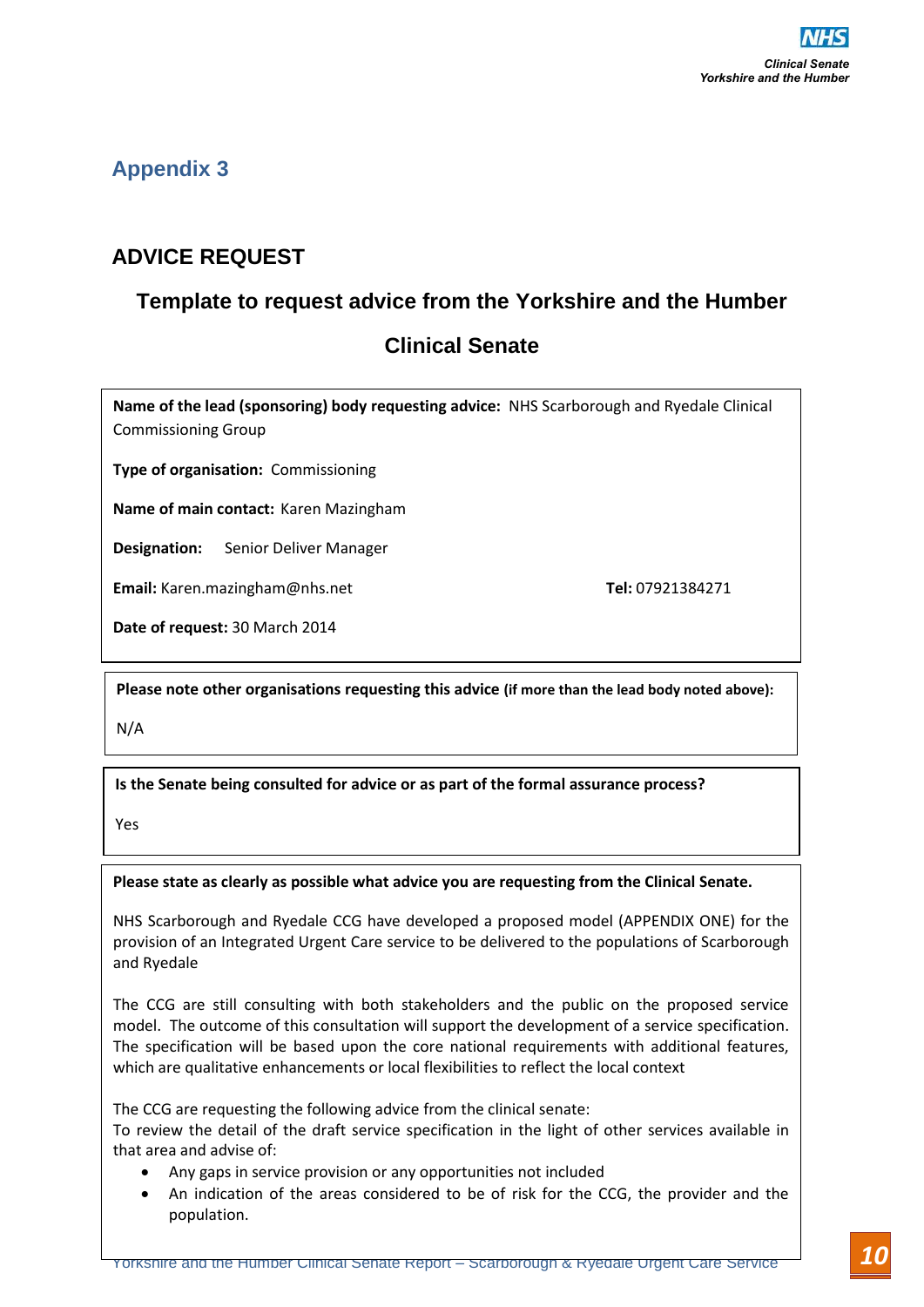**Please state your rationale for requesting the advice? (What is the issue, what is its scope, what will it address, how important is it, what is the breadth of interest in it?).**

Yorkshire and the Humber Clinical Service Service Report of the Humber Clinical Service Clinical Service Clinical Service Report in the Humber Clinical Service Clinical Service Clinical Service Conserved Conserved Conserve NHS Scarborough and Ryedale CCG have been consulting with stakeholders on a proposed integrated urgent care model. The proposal involves the reconfiguration of current services; GP Out of Hours, Minor injuries and Walk in services and the development of two urgent care centres that will incorporate all of the above service.

The CCG have developed this initial proposal based on national and local evidence. Local GP's and other stakeholders including current providers have also been consulted. The CCG would like the clinical senate to provide additional external clinical expertise and advice on the detail of the draft service specification.

Please see supporting information (APPENDIX ONE)

Further information can also be obtained by going onto the CCG's website - Right Care First Time [www.scarboroughryedaleccg.nhs.uk](http://www.scarboroughryedaleccg.nhs.uk/)

**What is the purpose of the advice? (How will the advice be used and by whom, how may it impact on individuals, NHS/other bodies etc.?).**

The advice is requested as part of a formal assurance process. The information provided will be used by the CCG when finalising the service specification and tender documentation

**Please provide a brief explanation of the current position in respect of this issue(s) (include background, key people already involved).** 

As above

### **When is the advice required by? Please note any critical dates.**

The information is required by 16th May 2014. The draft service specification will be made available in the first week of May.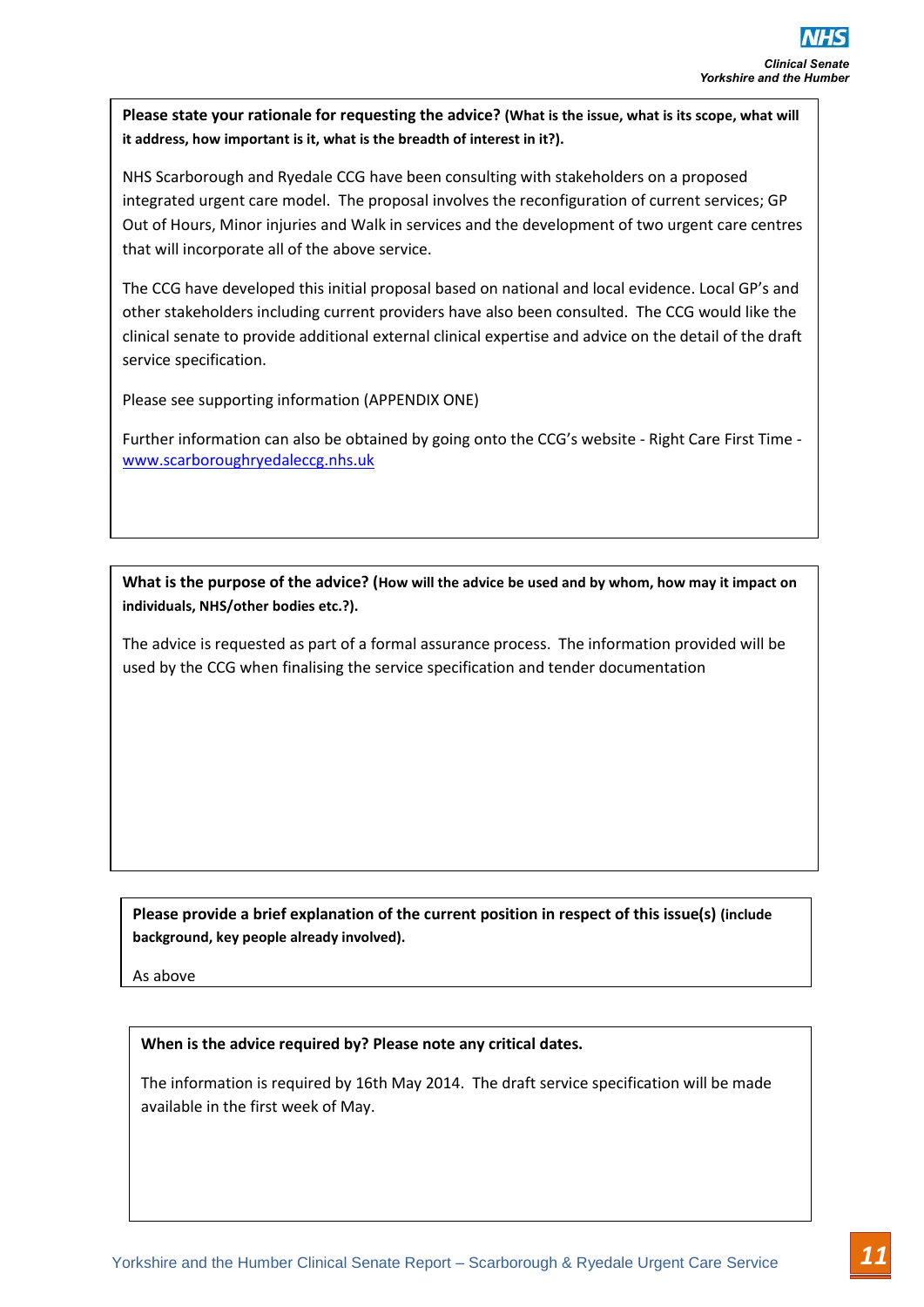**Has any advice already been given about this issue? If so please state the advice received, from whom, what happened as a consequence and why further advice is being sought?** 

Yorkshire and<br>This any advice already been given about this issue? If so please state the advice received,<br>
from whom, what happened as a consequence and why further advice is being sought?<br>
Note the Humber Clinical Secret No – the model has been developed taking into account local and national evidence and utilising the expertise of the lead clinicians in the CCG, the market (including current providers) and other stakeholders as part of a stakeholder engagement event

**Is the issue on which you are seeking advice subject to any other advisory or scrutiny processes? If yes please outline what this involves and where this request for advice from the Clinical Senate fits into that process (***state N/A if not applicable*

N/A

**Please note any other information that you feel would be helpful to the Clinical Senate in considering this request.** 

Please see APPENDIX ONE

In addition further information can be found by visiting the following website; - Right Care First Time - [www.scarboroughryedaleccg.nhs.uk](http://www.scarboroughryedaleccg.nhs.uk/) 

*Please send the completed template to:* [joanne.poole1@nhs.net.](mailto:joanne.poole1@nhs.net) *For enquiries contact Joanne Poole, Yorkshire and the Humber Clinical Senate Manager at the above email or 01138253397 or 07900715369*

V1.0 November 2013